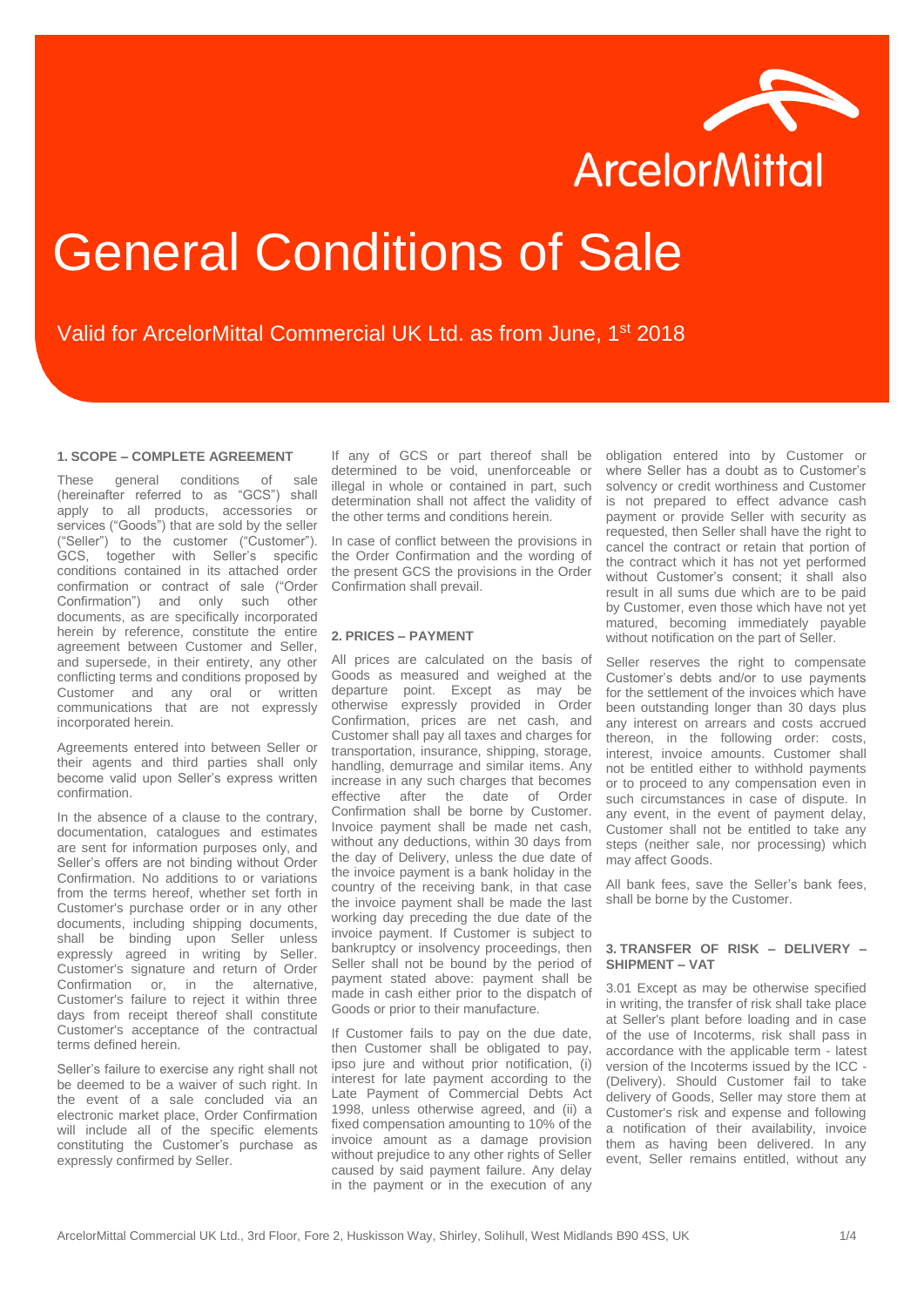special notice, to resell them and to claim applicable damages.

3.02 Unless otherwise specified in Order Confirmation, Goods are sold delivered to their destination, and Seller shall determine the route and means of transportation, as well as the selection of forwarding agents and carriers. Customer shall be responsible to supply to Seller, sufficiently in advance in order to permit Seller to make the necessary shipping arrangements, all appropriate information including (a) marking and shipping instructions, (b) import certificates, documents required to obtain necessary government licenses and any other documents prior to their shipment, and (c) Customer's confirmation that it has caused the opening or establishment of a letter of credit if required. If any such instructions, documents or confirmations are not so received or would (in Seller's sole judgment) require unreasonable expense or delay on its part, then Seller may, at its sole discretion and without prejudice as to any other remedies, delay the time of shipment and/or cancel said contract.

3.03 Unless otherwise expressly agreed, delivery times shall not be regarded as binding and delays in delivery shall not entitle Customer to claim any damages resulting there from.

Delays in delivery shall only entitle Customer to cancel Goods not yet in the process of manufacture and only after having granted Seller a reasonable grace period in order to remedy said delay and only after having sent Seller a formal notice of default. Without prejudice to the provisions contained in Article 5 below, binding times for delivery shall only entitle Customer to damages insofar as Seller has been fully informed in writing at the conclusion of the contract of the possible loss and damage consequent to delayed delivery and of a specific valuation of the different elements thereof.

In any event, in case of production delays, Seller is entitled not to supply the whole quantity that Customer has ordered in one delivery, but can deliver by several subsequent partial deliveries.

The delivery shall be deemed fulfilled when the Goods are delivered with a tolerance of  $± 5%$  on weight.

3.04 In the event that the supply of Goods is entitled to VAT exemption due to intracommunity sales or the export destination of Goods delivered, and Customer takes Delivery at his own risk and own expense for the whole or for a part of the carriage or transport (delivery terms EXW, FOB, FCA, etc.), Seller shall only be bound to apply for a VAT exemption if Customer provides it with substantial proof (transport document:

CMR, bill of lading, CIM, export declaration, etc.) of carriage or transport to the country of destination.

(a) On simple Seller's request, the Customer shall send to the Seller within 10 working days from the receipt of the Seller's request the following:

- the copy of invoice for the delivered goods with the date and legible signature (name and surname) confirming the receipt of the goods delivered to the address given on the invoice in the assortment and quantity defined in the delivery specification and as referred to on the invoice,
- the copy of delivery note or transport document on which the confirmation of delivery of goods is placed.

(b) In case when the time limit (which is defined in point a) is not respected, the Seller has the right to charge the Customer with fines of one hundred Euro for each day of delay. The fine however, cannot exceed the VAT amount due on the delivery value, expressed in Euro.

(c) The Customer is obliged to inform the Seller immediately (within 1 to 3 days) about:

- Change of the Customer's VAT<br>identification number for intraidentification number for intracommunity transactions,
- Change of Customer's company's name and address.

#### **4. CONFORMITY – INSPECTION**

All deliveries are subject to the normally accepted tolerances as to dimensions and weight. Upon Delivery Customer shall carry out an inspection of Goods to check weight, length and width as stated in Order Confirmation and any apparent defects and damage to Goods (surface faults, package faults, etc) shall then be noted. Goods shall be considered automatically accepted upon delivery to Customer, if Customer fails to make any comments in writing in respect thereof not later than 7 days after their delivery and before Goods undergo any further processing. No claim shall be accepted by Seller in respect of any defect, deficiency and/or failure of Goods to meet the specific terms of the order which a reasonable inspection should have revealed but for which said inspection was not made.

#### **5. LIABILITY – CLAIMS**

Seller guarantees that Goods are in conformity with the specifications contained in Order Confirmation. Customer shall have communicated to Seller all necessary information to ensure (a) the adequate elaboration of these specifications and (b) relative to the transformation and/or the final use of Goods and recognizes that the Seller's obligation of conformity is fully satisfied when these specifications have been met at the time of Delivery.

Any technical advice provided by Seller, before and/or during the use of Goods, whether provided verbally or in writing or by way of trials is given in good faith but without any warranty on the part of Seller. Seller's advice shall not release Customer from his obligation to test Goods supplied by Seller as to their suitability for the intended processes and uses. The use and processing of Goods are undertaken solely at Customer's risk.

Undetectable defects at delivery must be notified to Seller immediately upon discovery, by registered letter return receipt requested, but, in any event, no later than 6 months after Delivery (Customer having the obligation to inspect Goods thoroughly during the above mentioned period).

The notification of defects and faults has to be supported with documents proving the claim justification.

Goods shall not be considered by Seller as defective when the defect claimed by Customer does not exceed a value of one hundred Euro per Seller's delivery reference.

In any event, Customer (i) must fulfill its obligation of mitigation of damages (ii) is not entitled to delay the payment of any outstanding invoices. If Goods are outstanding invoices. If Goods are considered by Seller as defective, then Seller is exclusively obliged, at its sole discretion, either (i) to replace or reimburse such Goods, or (ii) if the price has not already been paid by Customer, to reduce such price or to cancel the said contract. Seller shall not be liable for any loss of processing expenses, loss of production, loss of revenue and/or any other consequential or special loss or damage directly or indirectly sustained by Customer or by any other person whatsoever. Seller can only be held liable for damages caused by its gross negligence or willful misconduct duly proved by Customer, and Seller's liability will in any event be limited to 100 % of the invoiced value of the defective or damaged Goods.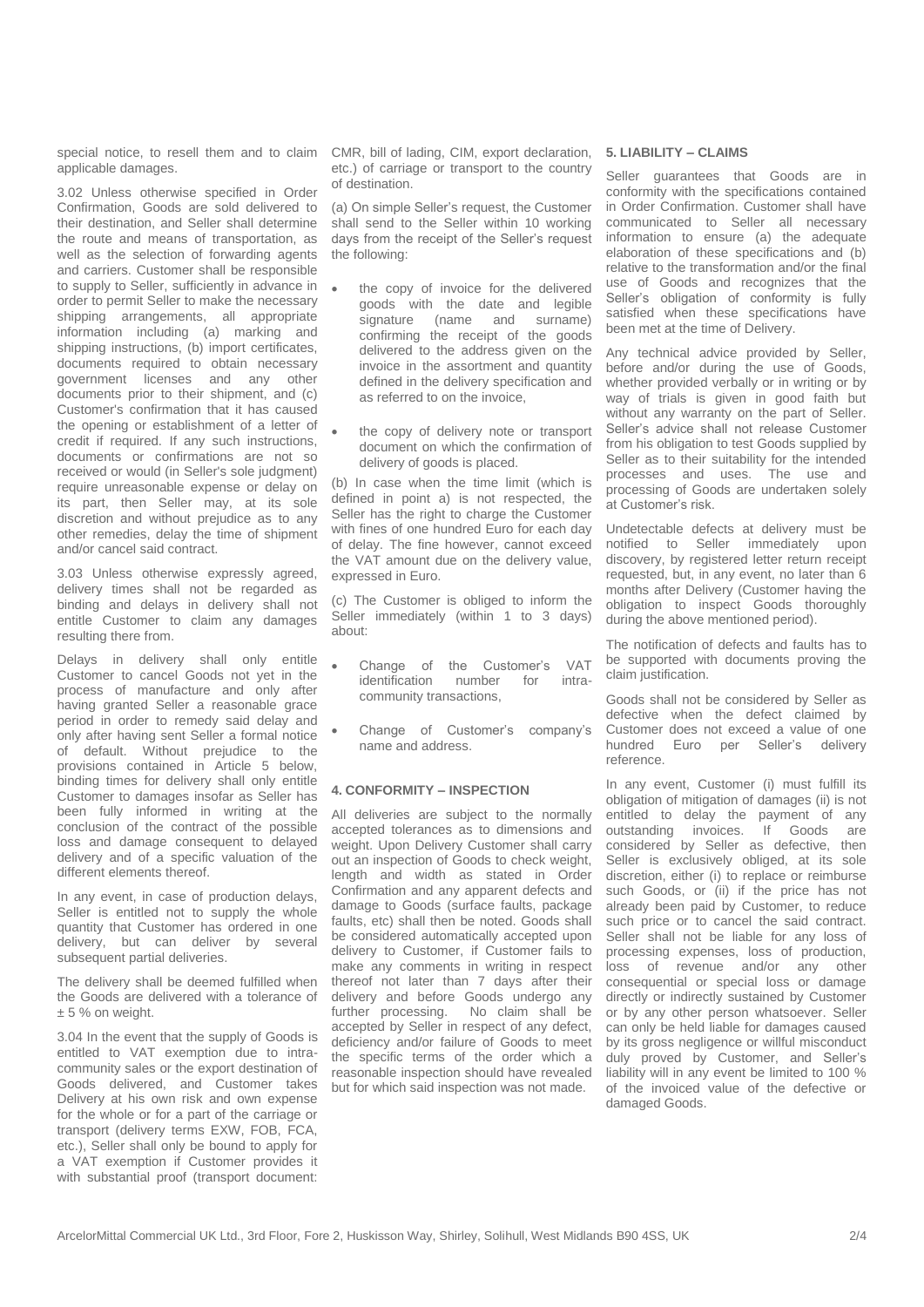#### **6. RETENTION OF TITLE**

Supplied Goods shall remain Seller's property until fulfillment by Customer of its payment obligations as described above.

#### As such:

(a) If Goods are processed combined, and/or mixed by Customer with other goods belonging to him, then Seller has the entire ownership on the new goods. If Goods are processed, combined, and/or mixed by Customer with other goods belonging to other suppliers, then Seller has a joint ownership right in the whole value of the new goods with such suppliers. In such case, Seller's ownership shall be calculated on the basis of the ratio of the invoiced value of the Goods to the invoiced value of<br>all goods which were used for all goods, which were manufacturing the new goods.

(b) As long as Customer is not in default and provided that it reserves its property rights, Customer is exclusively entitled to resell Goods in the ordinary course of business. Use of Goods for executing service contracts and contracts for work, labour and material is herein regarded as a resale.

(c) Customer's receivables arising out of the resale of Goods are already assigned, for security purposes, exclusively to Seller. Customer is entitled to collect the receivables from reselling, unless Seller withdraws the direct debit authorization in case of any doubt about Customer's solvency and/or financial credibility or if Customer is in arrears on any of its payments. In the event Seller withdraws the direct debit authorization, Customer is obliged (i) to inform its clients immediately about the assignment to Seller and that Seller is the owner of Goods, (ii) and to give Seller all information and documents necessary in order to establish and confirm Seller's rights with respect to third parties. Customer shall be obligated to inform Seller without delay about any garnishment and/or any other actions adversely affecting the Goods undertaken by third parties. If the value of the existing security interests obtained by Customer for the benefit of Seller exceeds in total more than 20 % the total invoiced amount of the contractual debt of Customer, Seller is obliged, upon Customer's request, to release Goods selected by Seller.

(d) Customer shall have the sole liability for, and shall bear all risks and costs associated with the unloading, correct handling and suitable storage of Goods and/or the new goods as described in Article 6 a) above. Moreover, Customer undertakes (i) to take a general liability all risks insurance policy, at its own cost, including coverage as to the deterioration and/or theft of all or a part of Goods and/or of the new goods and (ii) provide to Seller, at its first request, a

certificate confirming both such insurance 8.02 Order Item definition coverage and the payment of the insurance premium related thereto.

#### **7. PACKAGING**

Unless otherwise stated, Customer shall be responsible for providing the packaging materials and of the means of protection, fastening and securing used during transport of Goods.

If Customer fails to comply with this obligation and as a result of said failure Seller becomes liable for any danger there. Customer shall hold Seller harmless from liability for any such danger. Customer will not be able to pass on to Seller the costs of its destruction, recycling or storage.

Notwithstanding the foregoing paragraph, whenever plastic supports are used for the securing of steel coils, those plastic supports remain Seller's property and Customer is obligated to return them at its own expense to Seller.

The marking, if required, shall be made in accordance with the norms adopted by the Seller, unless other requirements from the Customer agreed by Seller.

#### **8. SPECIFIC CONDITIONS**

8.01 Permitted deviation for the weight specified per coil

(a) Seller is not bound to supply the exact organic coated coil weight specified in the Order Confirmation.

Organic coated coil weight may be between 60 and 100% of the weight specified in the Order Confirmation.

20% of the tonnage of the quantity ordered as organic coated coils may be supplied as lightweight coils; lightweight coils within organic coated coils may weigh between 20 and 60% of the weight specified in the Order Confirmation.

(b) For coils other than organic coated coils Seller is not bound to supply the exact weight specified in the Order Confirmation.

Weight of coils other than organic coated coils may be between 75 and 100% of the weight specified in the Order Confirmation.

20% of the tonnage of the quantity ordered as coils other than organic coated coils may be supplied as lightweight coils; lightweight coils other than organic coated lightweight coils may weigh between 25 and 75% of the weight specified in the Order Confirmation.

An Order Item is defined as a quantity of Goods specified in the Customer's order for which the Goods' specifications, the delivery date requested by Customer and the destination ordered by Customer where the Goods are to be delivered, are common to all Goods of the Order Item.

The weight of the Order Item shall be expressed as a multiple of the weight of a single coil.

8.03 Percentage of defects per Order Item for organic coated coils

For deliveries of organic coated coils, the proportion of defects for which no claim will be accepted by Seller may reach an average of 2% per Order Item.

Within one Order Item the proportion of defects for which no claim will be accepted by Seller may be higher per individual coil if other coils in the Order Item have a lower proportion of defects.

#### **9. FORCE MAJEURE**

Seller's manufacture, shipment and delivery of Goods hereunder shall be subject to, and Seller shall not be liable for, any delay in or impairment or performance resulting in whole or in part from any war (whether or not declared), strike, labour conflict, accident, fire, flood, Acts of God, delay in transportation, shortage of materials, equipment breakdowns, mill conditions, laws, regulations, orders or acts of any governmental agency or body, or any cause beyond the reasonable control of Seller, or rendering performance by Seller impracticable due to the occurrence of a contingency the non-occurrence of which was a basic assumption on which this Order Confirmation was issued.

In any such event, Seller shall be entitled to such additional time to perform as may be reasonably necessary, and shall have the right to apportion its production among its customers in such manner as it may deem equitable.

This provision shall apply, mutatis mutandis, to Customer. The occurrence of any such event of force majeure shall be notified in writing to the other party within 3 days of the occurrence of any such event.